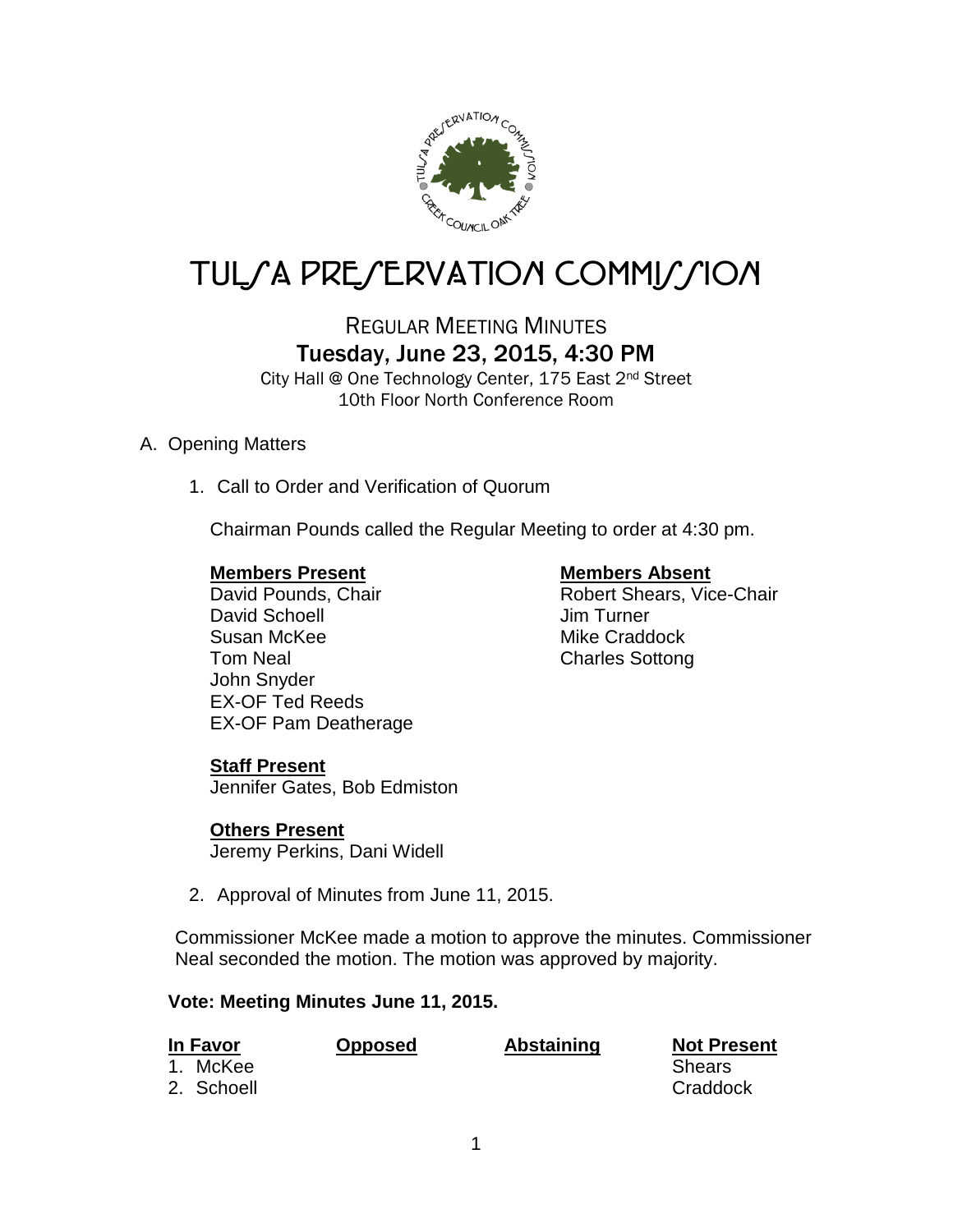- 3. Pounds Sottong Southern School Southern Southern Southern Southern Southern Southern Southern Southern Southern Southern Southern Southern Southern Southern Southern Southern Southern Southern Southern Southern Southern
- 4. Neal Turner

- 5. Snyder
	- 4. Disclosure of Conflicts of Interest Pounds know Mr. Perkins through church but would not influence his review the items
- B. Actionable Items

### 1. **COA-15-11 / 1515 S. Rockford Ave.** (Swan Lake)

Applicant: Jeremy Perkins for Fundus Praedium LLC *COA Subcommittee Review Date: April 21, 2015 TPC Review Date: This is a resubmittal with revisions – original submittal had a tie vote/denial on April 28, 2015*

Request:

1. Replace original, wood windows with clad exterior, wood interior windows

Staff presented the application to the Commission and the applicant's representative, Jeremy Perkins, was present at the meeting. Since the meeting on April 28, 2015, the applicant has provided additional information that is needed

Mr. Perkins clarified the replacement is of all windows with clad. Commissioner Neal commented that the case for total replacement has not been made. Commissioners and Mr. Perkins discussed the issues with the windows and determined that only Window 8, a multi-paned swing window, showed issues of decay that are more difficult to repair.

Commissioner Neal made a motion to approve the replacement of only Window 8 with wood window to matching the existing casement window. Commissioner McKee seconded the motion. The motion was approved unanimously. Guidelines cited: A.4.1, A.4.4, A.4.5.

**Vote: 1515 S. Rockford Ave.** (Swan Lake)

| In Favor |            | <b>Opposed</b> | <b>Abstaining</b> | <b>Not Present</b> |
|----------|------------|----------------|-------------------|--------------------|
|          | 1. Pounds  |                |                   | <b>Shears</b>      |
|          | 2. Schoell |                |                   | Craddock           |
|          | 3. McKee   |                |                   | Sottong            |
|          | 4. Neal    |                |                   | Turner             |
|          | 5. Snyder  |                |                   |                    |

#### 2. **COA-15-30 / 919 N. Denver Ave.** (Brady Heights) Applicant: Dani Widell *COA Subcommittee Review Date: None*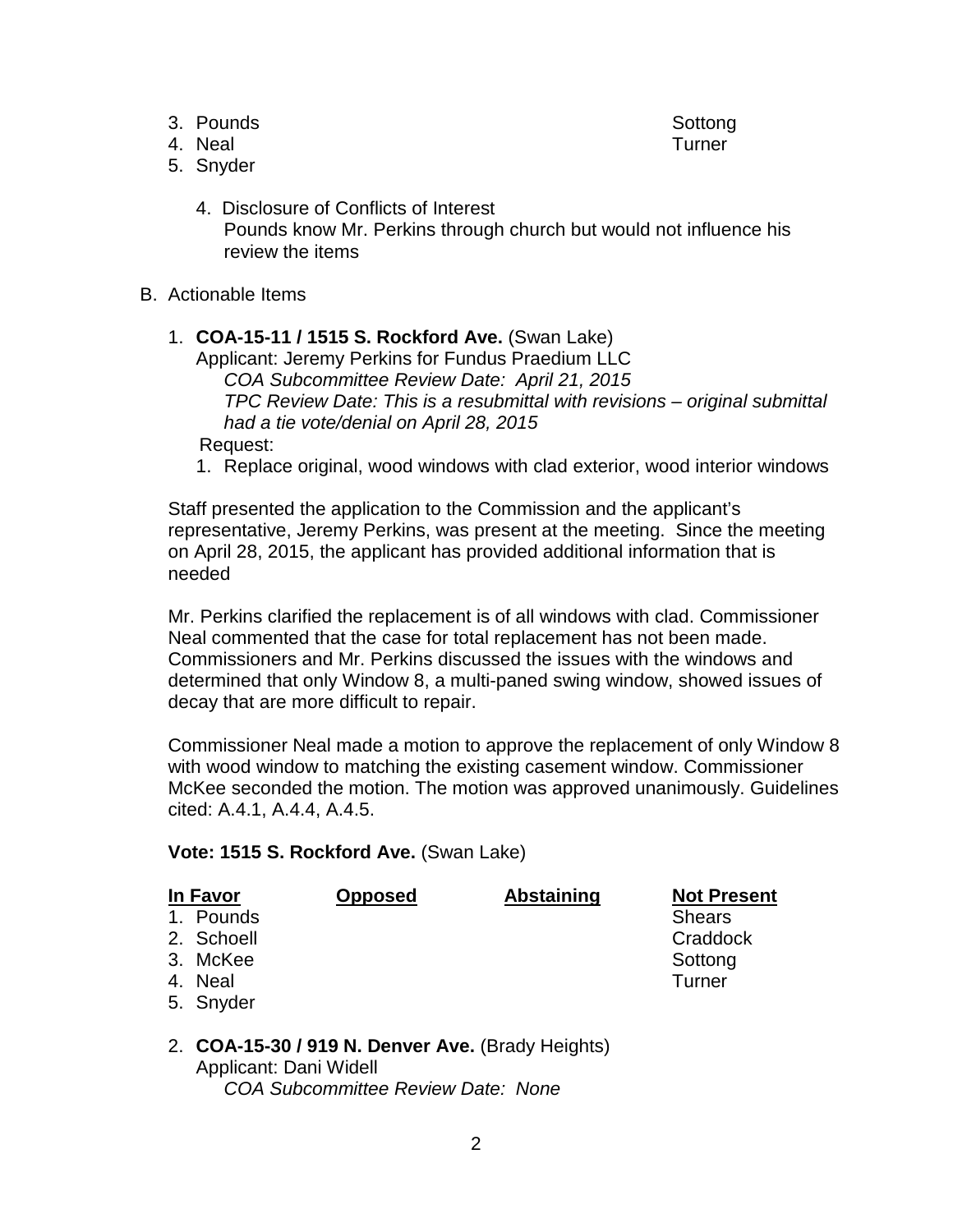Request:

- 1. Replace 1 original and 2 non-original front porch posts, replicating the original post design
- 2. Replace non-original front door with craftsman style front door as submitted

Staff presented the application to the Commission and the applicant, Dani Widell, was present at the meeting.

Commissioners and applicant discussed the door materials. Door was chosen to improve on existing door and costs.

Commissioners noted that the center porch posts are not original to the house and would not have existed. Applicant stated that the porch sags and needs additional support. The design of the porch posts were discussed.

Commissioner Snyder made a motion to approve Request 1 and Request 2. Commissioner Schoell seconded the motion. The motion was approved unanimously. Guidelines cited: A.6.1, A.6.2, A.6.3, A.6.4. Guidelines cited: A.3.1, A.3.2, A.3.3, A.3.5.

#### **Vote: 919 N. Denver Ave. (Brady Heights)**

| In Favor |            | <b>Opposed</b> | <b>Abstaining</b> | <b>Not Present</b> |
|----------|------------|----------------|-------------------|--------------------|
|          | 1. Pounds  |                |                   | <b>Shears</b>      |
|          | 2. Schoell |                |                   | Craddock           |
|          | 3. McKee   |                |                   | Sottong            |
|          | 4. Neal    |                |                   | Turner             |
|          | 5. Snyder  |                |                   |                    |

#### 3. **Windows- Presentation on windows as character defining features and begin discussion on when to repair or replace.**

Staff presented a presentation on windows and discussed when repair and replacement is needed. Also discussed the different types of materials for windows and when change of materials may be appropriate.

C. Reports

A. Chair Report None.

B. Staff Report

None.

Mr. Edmiston reported on the Sinclair Building stating that a hearing, settlement conference will be held tomorrow (6/24).